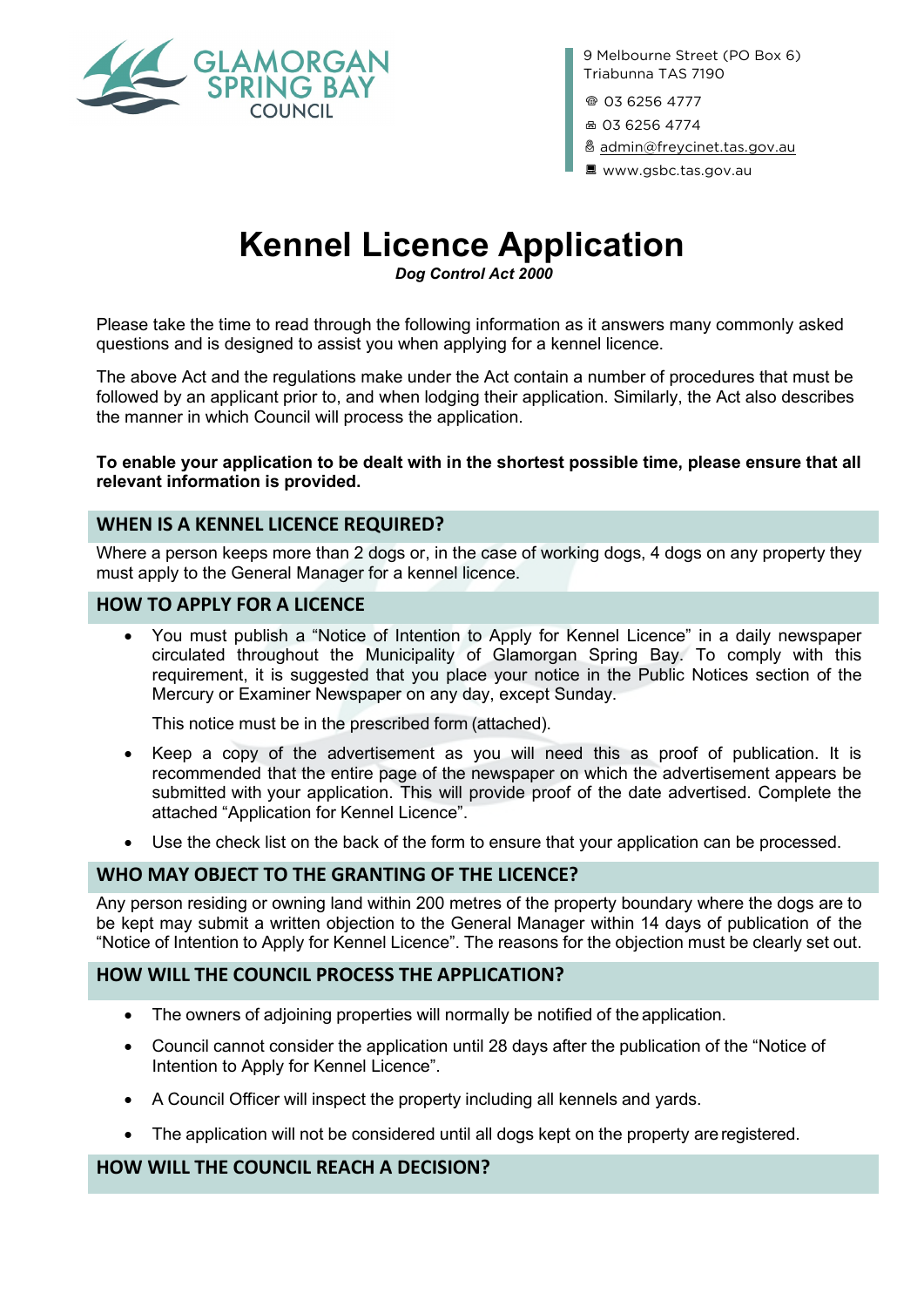In reaching a decision as to whether to grant a licence and if so what conditions, if any, shall apply to the licence, the General Manager may take into account any relevant objections.

The site inspection report will be considered together with any other matters that relate to public health and environment laws.

The likelihood of the dogs creating a nuisance by barking or otherwise will be taken into consideration.

Once a decision has been made, Council will notify the applicant of the outcome of their application.

Where the outcome is successful the licence will be issued together with a covering letter drawing the licence holder's attention to the conditions that apply to the licence, and notification of the date that the licence expires.

Where the licence is refused the applicant will receive written notification.

#### **CAN COUNCIL REFUSE TO GRANT, RENEW OR CANCEL A LICENCE?**

#### **The General Manager may refuse to grant a licence if he is of the opinion that:**

- The premises are unfit for the purpose of keeping the number and type of dogs appliedfor;
- It would be in the public interest not to grant the licence.

#### **Renewal of a licence may be refused if Council is of the opinion that:**

- The requirements of the Dog Control Act and the Public Health Act are not being complied with;
- The condition of the premises is creating a nuisance;
- The requirements of the Dog Control Regulations are not being compliedwith;
- It is of public interest that the license not be renewed.

#### **A licence may be cancelled at any time if Council is satisfied that:-**

- The premises do not comply with the Dog Control Regulations;
- Laws relating to public health and environment protection are not being complied with.

### **WHAT IF COUNCIL REFUSES TO GRANT, OR RENEW, OR INTENDS TO CANCEL A LICENCE?**

#### **You may appeal to a magistrate. An appeal shall:**

- Be instituted by giving written notice to the Clerk of Petty Sessions on the prescribed form;
- Be accompanied by the prescribed fee;
- Be made within the prescribed time 21 days of the date of Council notification and;
- Otherwise be instituted in the prescribed manner.

#### **At the hearing of an appeal the magistrate may:**

- Dismiss the appeal; or
- Direct the Council to grant or renew the licence
- Quash the Council's decision to cancel the licence, subject to any conditions the magistrate thinks fit;
- Council must comply with any directions given to it by the magistrate;
- The magistrate's decision is final

# **SPECIFICATIONS FOR THE CONSTRUCTION OF KENNELS ANDYARDS**

#### **The following specifications are those laid down in the Dog Control Regulations as the minimum required for the construction of kennels and yards on licenced premises.**

- The kennel or yards shall be at least 9 metres from any dwelling house;
- The kennel or yards shall be at least 2 metres from any boundary of the premises on which the yard is constructed;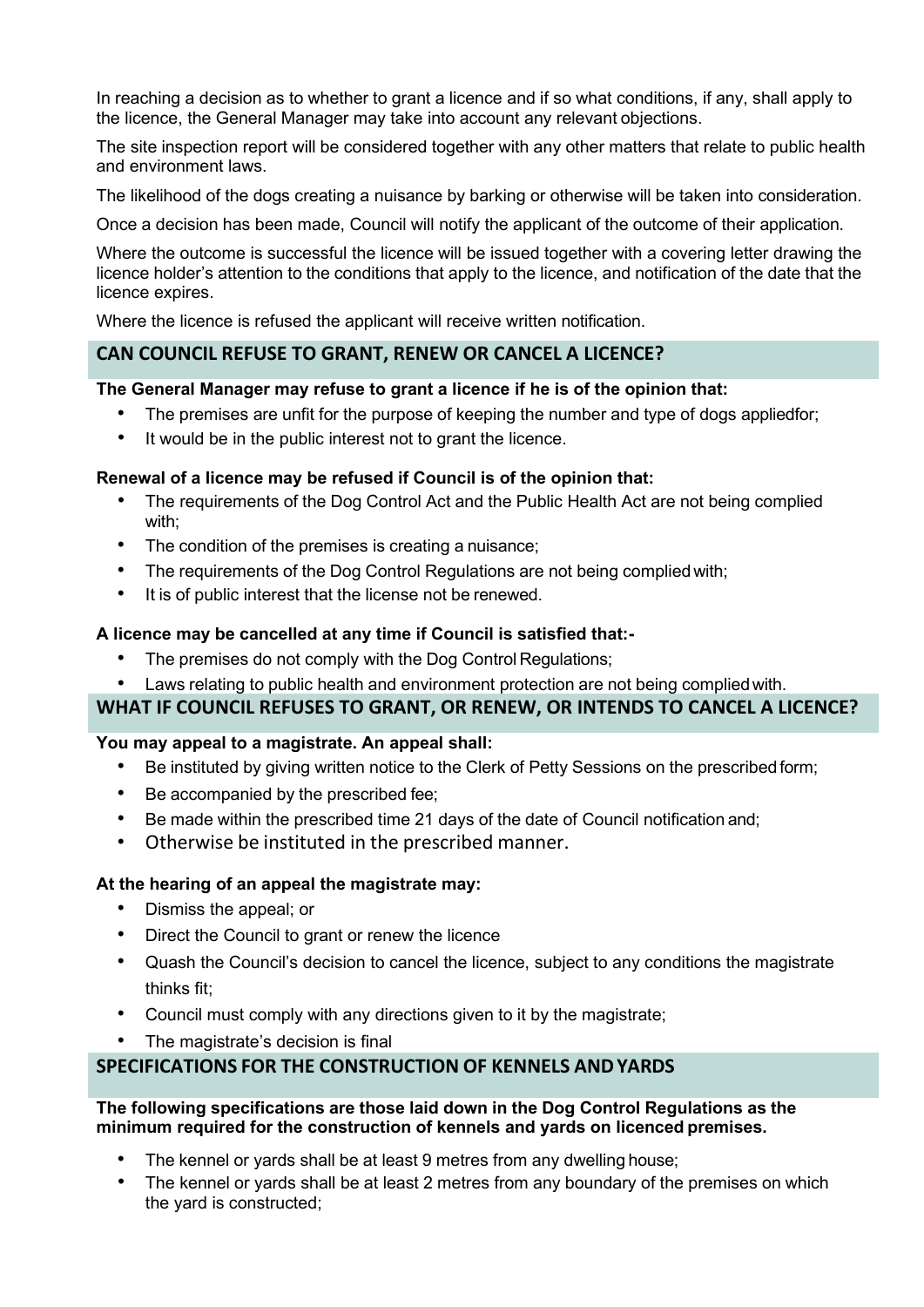- The premises shall be enclosed in such a manner so as to contain any dogs kept in the kennel or yard;
- The kennel or yards shall be constructed in such a way as to provide effective methods of cleaning and disinfection;
- There shall be sufficient room to allow dogs reasonable freedom of movement and be a raised suitable sleeping area;
- Adequate ventilation and insulation shall be provided to maintain a comfortable internal temperature, freedom from condensation, and an adequate supply of fresh air;
- A sanitary method of disposal of excreta and waste shall be provided.

Where the General Manager is satisfied that adequate provisions for health, welfare and control of the dogs are provided, and that no nuisance to any other person will occur, and all laws relating to public health and environment protection will be satisfied, Council may issue a kennel.

#### **WILL PLANNING AND BUILDING APPROVAL BE REQUIRED?**

Under normal circumstances planning and building approval is not required if the dogs are kept as pets, working, or hunting dogs, or for show purposes. However, if the total floor area of the kennels exceeds 10 square metres the above approvals may be required.

#### **CONDITIONS**

Council may grant a licence which is subject to one or more conditions. Where a licence is granted for the keeping of dogs on premises that do not meet the above-mentioned specifications, it can be expected that the licence will be subject to a number of conditions. Licence holders should be aware that failure to comply with these conditions listed on the licence may result in the cancellation or nonrenewal of the licence.

## **RENEWAL OF LICENCE**

Kennel Licences expire on 30<sup>th</sup> day of June each year.

Licences may be renewed for a further 12 months upon payment of the prescribed fee and a satisfactory inspection of the premises by a Council Officer.

# **CAN THE LICENCE BE TRANSFERRED TO ANOTHER PERSON ORPROPERTY?**

**Licences are not transferable from one person to another, nor are they transferable from property to property, therefore if you;**

- Sell your property and the new owner requires a kennel licence; or
- You move to another property and wish to retain your licence;

A new application will need to be submitted.

#### **COSTS**

#### **Please refer to Council's Fees & Charges for the following fees.**

- Application for Kennel Licence
- Renewal of Kennel Licence

Apart from the fees listed, an applicant will need to meet the cost of publishing their intention to apply for a licence.

#### **PENALTIES**

The Act states that a person who keeps more than 2 dogs or in the case of working dogs, 4 dogs over the age of six months, on any premises not being licenced premises, is guilty of and offence and is liable for an infringement notice or court ordered fine.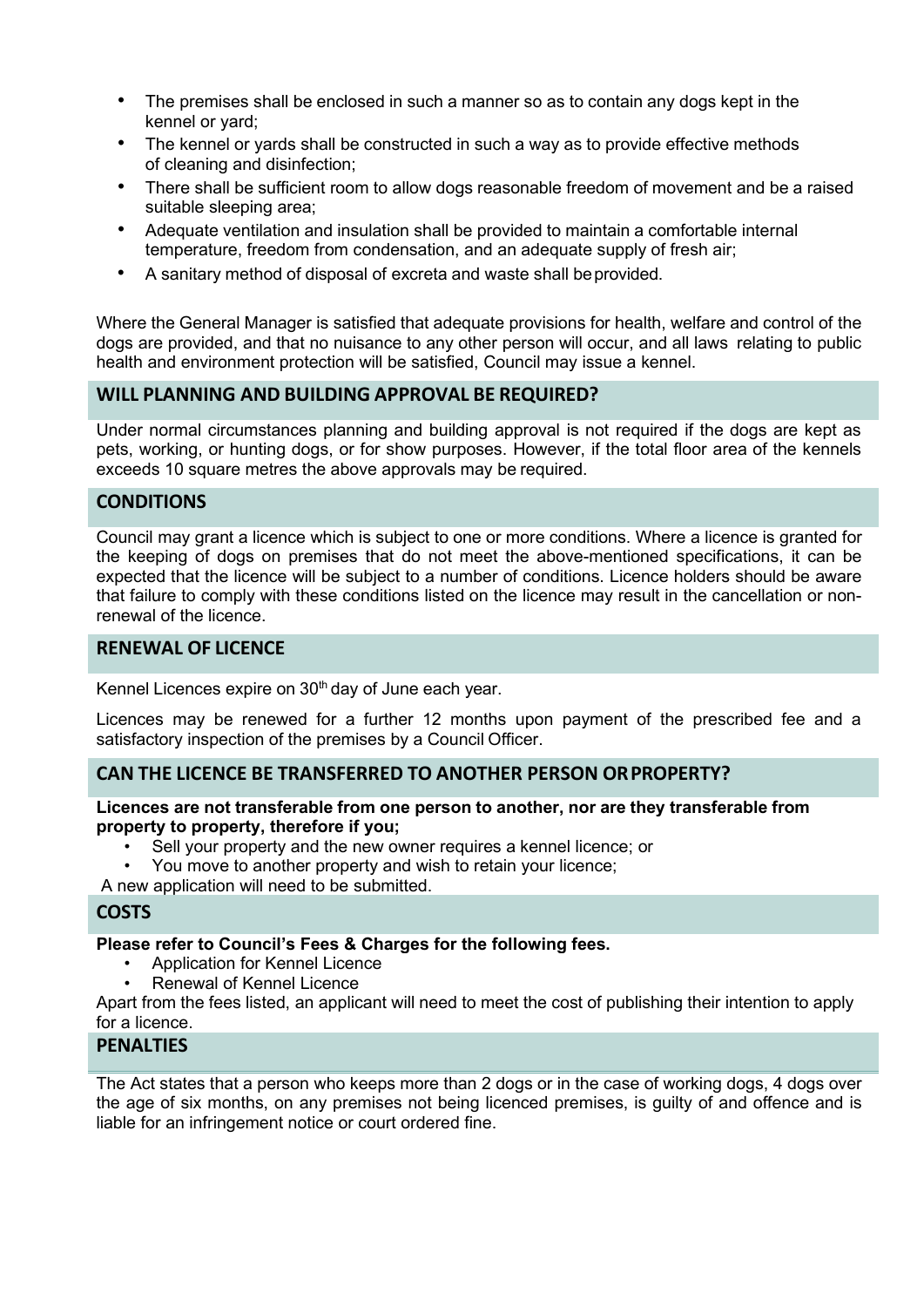

9 Melbourne Street (PO Box 6) Triabunna TAS 7190

@ 03 6256 4777

 $60362564774$ 

& [admin@freycinet.tas.gov.au](mailto:admin@freycinet.tas.gov.au)

B www.gsbc.tas.gov.au

# **NOTICE OF INTENTION TO APPLY FOR A KENNEL LICENCE**

#### **Newsletter Template**

Notice is hereby given that it is my intention to apply to the Glamorgan Spring Bay Council for a kennel licence for:

 $(1)$   $(2)$ 

Dogs at my premises situated at (3)

Persons residing within 200 metres of the above premises may, within 14 days after the publication of this notice, object in writing to the General Manager of the Glamorgan Spring Bay Council.

PO Box 6, Triabunna, Tas, 7190, stating their reasons of objection to granting the licence.

| <b>Signature of applicant.</b>  |  |
|---------------------------------|--|
|                                 |  |
| (1) Number of dogs              |  |
| (2) Breed of dogs               |  |
| (3) Address where dogs are kept |  |

**Note:** The advertisement may be placed in the \*Mercury or \*\*Examiner (depending on which town the licence is applicable to) in the Public Notices section (any day except Sunday) and returned to Council with proof of publication within 3 days of the advertisement appearing in the newspaper.

\*Swansea South = Mercury

\*Swansea North = Examiner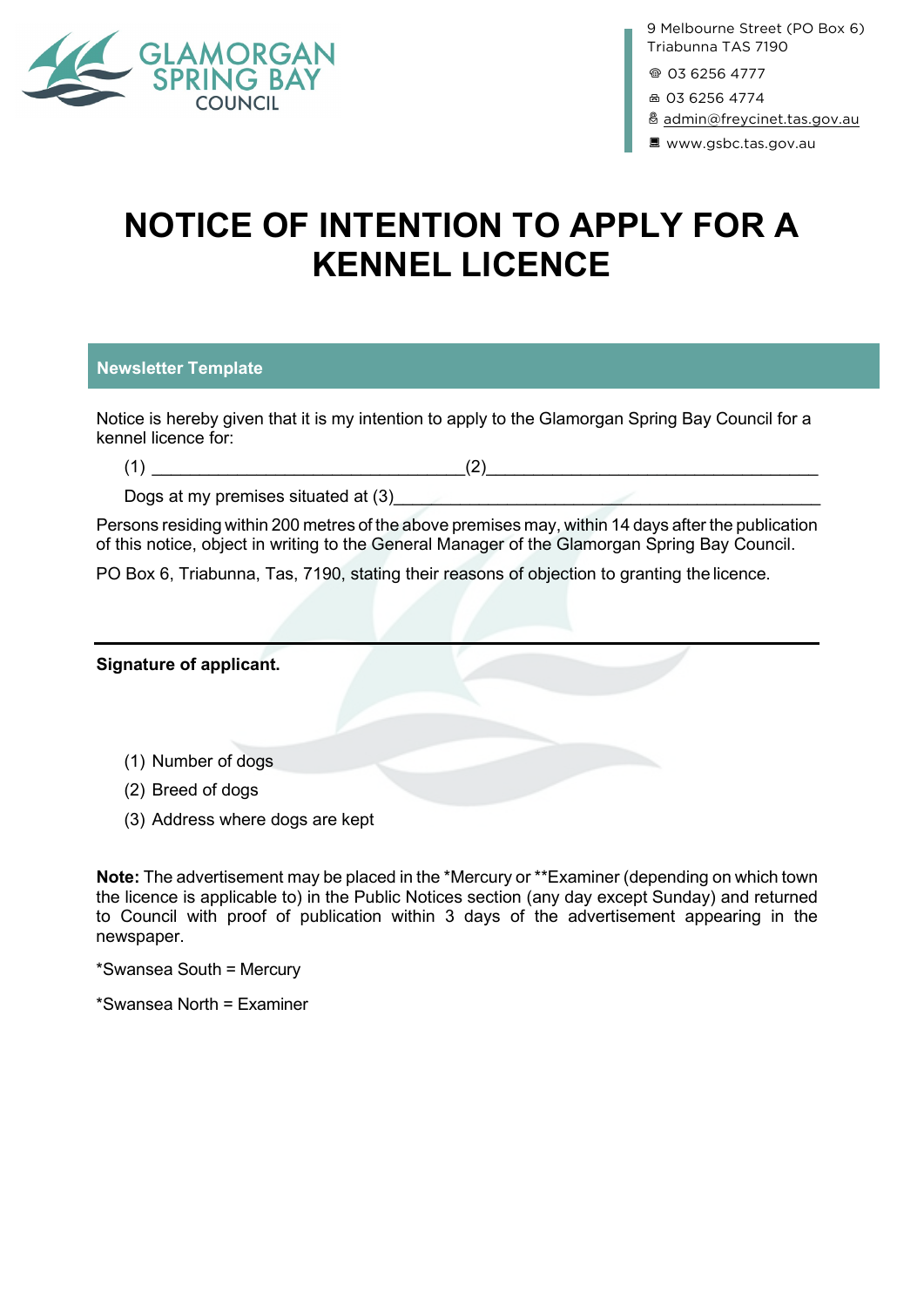

 $@0362564777$ 

F <sup>03</sup> <sup>6256</sup> <sup>4774</sup>

8 [admin@freycinet.tas.gov.au](mailto:admin@freycinet.tas.gov.au)

B www.gsbc.tas.gov.au

# **APPLICATION FOR A KENNEL LICENCE**

| Of                                                                                                                                                                                                                                                                                                                                                                                                                                                                                                                                                                                                                                                                                                                                            |                   |                             |  |
|-----------------------------------------------------------------------------------------------------------------------------------------------------------------------------------------------------------------------------------------------------------------------------------------------------------------------------------------------------------------------------------------------------------------------------------------------------------------------------------------------------------------------------------------------------------------------------------------------------------------------------------------------------------------------------------------------------------------------------------------------|-------------------|-----------------------------|--|
| In the State of Tasmania, hereby apply for a kennel licence for the purpose of keeping at the<br>Premises situated at<br>dogs of the following breed(s) or kind(s)                                                                                                                                                                                                                                                                                                                                                                                                                                                                                                                                                                            |                   |                             |  |
| Breed(s) or Kind(s)                                                                                                                                                                                                                                                                                                                                                                                                                                                                                                                                                                                                                                                                                                                           | Microchip Number: | <b>Registration Number:</b> |  |
|                                                                                                                                                                                                                                                                                                                                                                                                                                                                                                                                                                                                                                                                                                                                               |                   |                             |  |
|                                                                                                                                                                                                                                                                                                                                                                                                                                                                                                                                                                                                                                                                                                                                               |                   |                             |  |
| A copy of the daily newspaper containing the advertisement as required pursuant to the Dog Control Act<br>2000 is attached.<br>I undertake that all the requirements of the Dog Control Act 2000 and the relevant regulations will be<br>observed in relation to the keeping of dogs on these premises.                                                                                                                                                                                                                                                                                                                                                                                                                                       |                   |                             |  |
| I tender herewith the prescribed fee of \$                                                                                                                                                                                                                                                                                                                                                                                                                                                                                                                                                                                                                                                                                                    |                   |                             |  |
|                                                                                                                                                                                                                                                                                                                                                                                                                                                                                                                                                                                                                                                                                                                                               |                   |                             |  |
| Signed <b>Signed Signed Signed</b>                                                                                                                                                                                                                                                                                                                                                                                                                                                                                                                                                                                                                                                                                                            |                   |                             |  |
| <b>Contact Number</b>                                                                                                                                                                                                                                                                                                                                                                                                                                                                                                                                                                                                                                                                                                                         |                   |                             |  |
| <b>Privacy Statement</b><br>Completion of this form may require the disclosure of personal information. The intended recipients of this information are officers of the Glamorgan<br>Spring Bay Council in order to advance the purposes of this form and to carry out Council business. The Personal Information Protection Act 2004 and<br>Council's Privacy Policy regulate the use of this information, which will not be disclosed to any other party, except with your permission or if required<br>or authorised by law. You may make application to access or amend personal information held by Council by contacting 03 6256 4777. Should you not<br>provide the information sought, Council will not be able to process this form. |                   |                             |  |